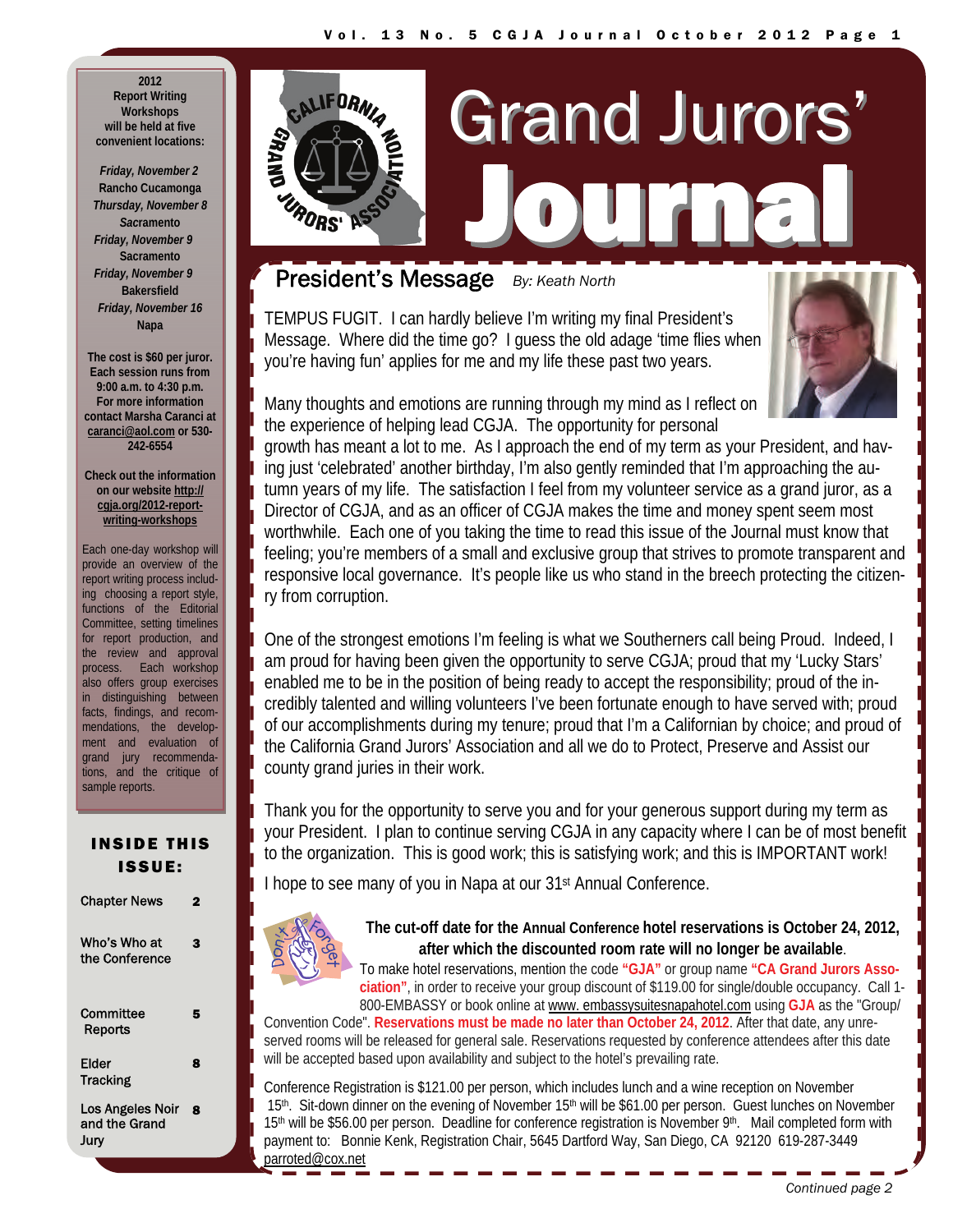### **A Message From Editor Jerry Lewi**

Recently, a friend of mine asked, "Jerry, just what does a grand jury do?" Well, anyone who has known me for more than two seconds knows that is just the opening I need so I gave the standard stump speech that all of us do when we get that question (sometimes even when we aren't asked!)

After my brief explanation about investigations and reports, he asked, "How can a group make recommendations when they aren't experts in what governments do?" A very timely question, as there has been some recent discussion on the very subject. My view, which I expressed to him, is that grand juries can very effectively determine whether or not government entities are following procedures and regulations and in an effective and efficient manner. In other words, evaluate the process but probably cannot be expected to evaluate technical or policy issues. In fact, one of our admonitions to new jurors in our training program is "to be aware of self-styled experts on the jury," as they cannot be expected to have the knowledge that the government employees have. After all, they are paid to be experts.

I would be interested in hearing your views.

I also want to call your attention to two unusual articles in this issue. The first is by Mike Chernock, President of the Marin Chapter, and is about how grand jurors using their training and instincts created a solution to a problem without the usual issuance of a report with responses. It is an example of how there are other ways grand jurors solve problems.

The second, by Jim Ragan, President of the San Luis Obispo Chapter, is how a grand juror 75 years ago uncovered corruption while violating grand jury rules.

I hope you enjoy these stories.

## CGJA Chapter News

#### Marin County Chapter *By: Michael Chernock*

The Marin Chapter has been knee deep in startup mode. Many

of our officers are new and learning (or not) as we go. The board is clar- $\blacksquare$  ifying our committee structures and working diligently on staffing those committees with



cross sections of new and seasoned members. With no carry‐overs from last year's jury, many chapter members have spent long hours training our seat‐ ed jury and foreperson. This includes not only the excellent local training extended from the Marin Chapter training committee, but also a short advisory visit from each of the last jury's Com‐ mittee Chairs to the new Committees.  $\blacksquare$  The good news is that the time spent has created a uniquely close relationship between jury members and the MCCGJA.

I In addition, we have started to look outward this year to take advantage of the quality work and ideas generated by our neighboring chapters. We have in‐ vited Dan Mufson (Napa) and Beate Boltinghouse (San Francisco) to attend our first general membership meeting I to help us kick off the new fiscal year in style. They, in addition to our own previous officers, will be presenting the work of their chapters, creative innovations they have made, things they would do differently, and their expectations for this upcoming year. In the genre of ■ "looking outward," we are also in discussions with the local chapter of the League of Women Voters to work in concert finding mutually relevant speak‐ ers as well as sharing recruiting booths at venues such as the local senior fair and the Marin County Fair.

#### Solano County Chapter *By: Maria McIntyre*

The Solano County CGJA Chapter is in re‐birth mode. Most recently, the chap‐ ter approved to hold regular standing meetings every second Tuesday of the month at 10:00A.M. at the Dixon I‐Hop. The meeting in July was attended by CGJA President Keath North and Vice‐ President Dan Mufson to help re‐ launch the chapter. The chapter creat‐ ed a 20‐minute informaƟonal DVD planned for distribution in high school civics classes, libraries, public access television, service clubs and organiza‐ tions. Additionally, the Solano County Superior Court was presented a copy for use in the jury selection rooms. There is renewed excitement and com‐ mitment with the re‐launch of Solano County Chapter by its long-time members and new members. Areas of focus for the chapter are: increase member‐ ship and participation of current and former Solano County Grand Jurors; more involvement with state and re‐ gional CGJA chapters; and educational opportuniƟes for the public and Solano County Grand Jury of the Grand Jury system. We welcome current Solano County Grand Jury and CGJA members in Solano County to come to our next meeting In October. Please contact Wanda Kiger‐Tucker, President, via email, kigertucker@juno.com.

ı

П П Ш ı П

П

Ш Ш

ı

## Yuba County Chapter

*By: Mike Boom*

*Continued on page 3*  The Yuba County Chapter of the Califor‐ nia Grand Jurors Association met on July 28th at River Brooke Farm, here in the foothills of Yuba County. This was the second meeting of all our members, and we had extended our invitation to guests so people may understand what we do and how we accomplish our work. There were confirmations from 14 which ballooned to almost twenty by meeting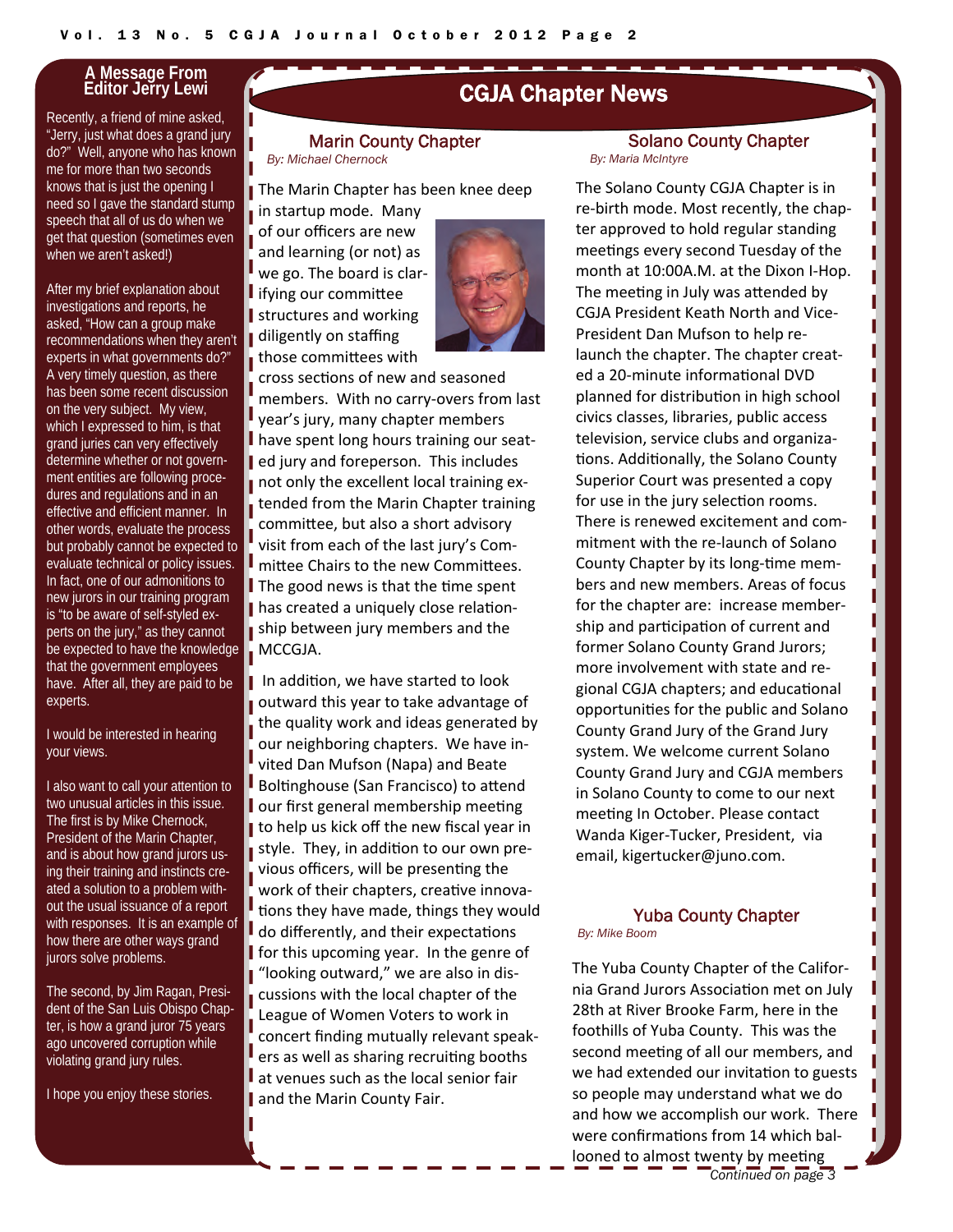#### *Continued from page 2*

time! This was a pot luck dinner and there was plenty of food and bever‐ ages which were supplied by our members.

After our dinner, we had time for our gracious hosts, Kim and Gary Hawthorne, to give a tour of this working farm. Kim is our Chapter Vice‐President.

One of our goals for our meetings is to not only work with our Grand Jury thru education and information, but to have fun, and learn more about all areas within our county. This knowledge helps us insure we truly understand our entire county.

River Brooke Farm not only is a working farm with chickens and such, they grow lavender which is made available in many forms at local markets. My favorite was the lavender ice cream followed closely by the lavender iced tea!

Our meeting over, everyone full from our feast, we set our next meeting and parted. We had approved our annual project during this meeting and have begun the process of setting time lines and goals. Our Chapter is new, fun, full of energy and going strong!

If anyone from other Chapters in the area are interested in attending one of our meetings, please let us know and we will get you all the meeting informaƟon.



### **WHO'S WHO at the CGJA ANNUAL CONFERENCE?** *By: William Trautman*

A stimulating and informative program awaits you at the CGJA Annual Conference at the Embassy Suites Hotel in the Napa Valley on November 15 and 16, 2012. Stuart Drown, the Executive Director of the Little Hoover Commission (LHC), headlines an interesting and accomplished group of panelists. The LHC is an independent state oversight agency whose mission is to investigate state government operations and—through reports, recommendations and legislative proposalsprovide efficiency, economy and improved services in state government opera‐ tions. The similarity to the grand jury process at the local government level is apparent. Stuart will be the Conference's Keynote speaker addressing the im‐ portance of LHC and grand jury work at the state and local levels to our demo‐ cratic process.

Stuart, who was the former City Editor for the *Sacramento Bee*, will also be on a *Media InvesƟgaƟons‐Grand Jury InvesƟgaƟons* panel. Joining him on this panel will be Corey Johnson, an award winning investigative reporter focusing on money and poliƟcs for *California Watch* and the *Center for InvesƟgaƟve ReporƟng* and his colleague, Christina Jewett, an investigative reporter on health and welfare who won the 2010 George Polk Award for medical reporting and was a finalist for the prestigious Livingston Award and Thomas Peele, a digital investigative reporter for the *Bay Area News Group* and the *Chauncey Bailey Project.* Ron Miguel, CGJA's lead trainer in Investigations, will chair this panel.

Grand jury legal advisors from around the State will discuss their respective roles with the grand juries, their concerns in pre-release review of final reports and their approach to conflicts of interest. CGJA Director, Karen Jahr, a former Shasta County Counsel and current advisor to the Shasta County Grand Jury, will chair this *Role of Grand Jury Advisors* panel. The panelists include former Siskiyou Coun‐ ty Counsel, Frank deMarco; Chief Deputy Napa County Counsel, Silva Darbinian; Chief San Joaquin County District Attorney, Scott Fichtner; Sacramento County Counsel, Robert Ryan; and San Bernardino County Deputy District Attorney, Charles Umeda.

CGJA Director and Legal & Legislative Resources Committee Chair, Bill Trautman, will chair a panel on *Preserving the Integrity of Grand Juries*. Former forepersons and jurors will discuss how grand juries have responded to recent legislation and litigation challenges. The AB 622 survey results will be revealed during this presentation.

*Chapter Dynamics, Stages of Growth* will feature CGJA Chapter officers from around the State. They will explore the changing issues and expectations as a chapter "matures" from birth to adulthood. Dan Mufson, CGJA Director, Vice‐ President and Membership Committee Chair, will chair this panel.

Stressing the theme of the Annual Conference, the panel program will conclude with *Reaching Beyond the CGJA* chaired by CGJA Director, Beate Boultinghouse. A representative from the Administrative Office of the Courts and an educator will join with former grand jurors to address the role of the CGJA in assisting the Courts, educating the public and collaborating with other organizations to advance the mission of the CGJA.

The panel program includes a Question and Answer period following each panel presentaƟon.

Note: We have moved up the Journal deadline to the fourth Monday of oddnumbered months from the fourth Wednesday. This will give us more time for editorial review and proofing. *Yuba County Luncheon July 28th*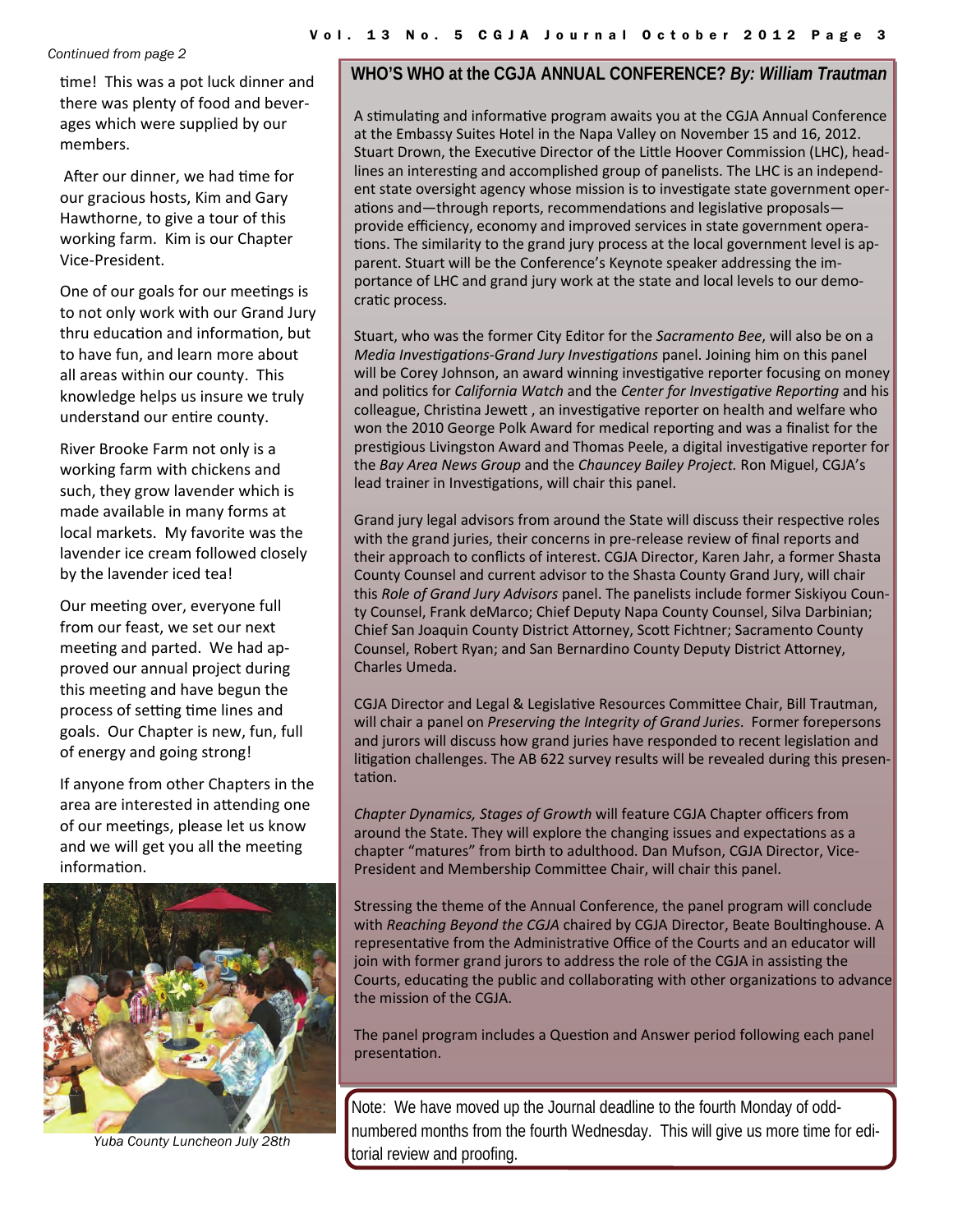### San Mateo County Chapter *By: Barbara Arieta*

The chapter has been quite busy these past three months. In June it hosted its annual "Garden Party" for both current and previous Grand Jurors at Chapter Vice President Mike Miller's beauƟful home in San Mateo. In July, members of the Chapter's ExecuƟve Board (President Barbara Arietta, Vice President Mike Miller, Secretary Joanne Landi and Board Director Al Armand) assisted with the registra‐ tion of attendees at the annual training of new Grand Jurors which was once again held in Sunnyvale this year.

In August, the Chapter awarded its annual \$300 college scholarship to a Hillsdale High School graduating Senior. This year's recipient was Jackelin Amorin.

And, on October 5th, the Chapter held its annual luncheon banquet. In attendance were not only members of the current Grand Jury, but also members of past Grand Juries. as well as County Supervisors, Mayors and Councilmembers from various cities in San Mateo County, in addition to some county wide political candidates from throughout the San Mateo County Peninsu‐ la. In addition to city and county officials, spouses, friends and mem‐ bers of the public were also invited. 19th District Assemblyman Jerry Hill, Chair of the Calfifornia State Democratic Caucus, was the keynote speaker. His topic was "Californnia Governance ‐ The Per‐ fect Storm". The annual luncheon banquet was held at the Basque Cultural Center in South San Fran‐ cisco.

### Humboldt Chapter

*By: Diane Lehman, Chapter President* 

Humboldt County Chapter hosted the first Northern Regional Mixer on August 18, 2012 in Eureka, at the Eureka Elk's Lodge.

In addition to members of the recently seated Humboldt County Grand Jury, former jurors, and chap‐ ter members from Shasta and Hum‐ boldt Counties, Humboldt County Superior Court Judge, Christopher Wilson and Humboldt County Coun‐ sel, Wendy Chaitin attended.

An interactive display of the workings of the Association website, [www.cgja.org,](http://www.cgja.org/) was presented. It was reported that in addition to permitting the organization to accept memberships, and publish a news‐ letter online, a form for volunteer interest is included. Users can also access CGJA journal articles, grand jury websites, and grand jury reports – by topic. A bulleƟn board is fea‐ tured for information on workshops, conferences and other items of in‐ terest. A daily news blog archives articles about grand juries that are published in California newspapers, new articles are added daily, which are also available on Facebook and Twitter. The past two years have seen over 1300 articles from the 58 counties. All are available to everyone in one place, easy to search and to navigate.

Judge Wilson thanked the jurors for their hard work in a critically important job. He expressed thanks to the state association, especially for the efforts in outreach and training. He stated that it is important to have a large, diverse pool of jurors. The recruitment DVD produced by the chapter was shown.

This DVD is now used by fifteen counties around the state in recruitment efforts. Judge Wilson was in‐ strumental in getting the DVD produced.

Wendy Chaitin, Humboldt County Counsel, participated in the session *Geƫng Things Done*. She recom‐ mended that all responsible agen‐ cies be asked to respond to clear facts and recommendations, reports be unambiguous, clear, understand‐ able without additional information not in the report; always back up Findings and Recommendations with Facts.

She stated that reports need to "read well", so there is no dispute about what they say. There are advantages to issuing reports as soon as they are finished. There is continuous publicity for the work of the grand jury, no one report gets bur‐ ied among many others, and the sitting grand jury is able to vet the official responses if the deadline comes before the end of their term.

Methods of backing up financial questions, jury liability, Brown Act violations, as well as the rejection of a recommendation on financial grounds were discussed.

Following lengthy discussion of the importance of continuity the consensus was: The Golden Rule is that a current jury owes to the previous jury the behavior it hopes the next jury will show to its work. It makes agencies realize that the grand jury is not going away. The light keeps on. The new jury selects how to car‐ ry forward.

Methods of maximizing media cov‐ erage of grand jury reports, the work of the grand jury, outreach to the pool of potential grand jurors, chapter activities, and how these things mesh with other organiza‐ tions seeking improvements in local government was given attention. The grand jury reports turn on the light; the job of the association at all levels is to be sure that the lights are visible.

Next year's event may include a Skype hookup with similar groups in other Northern Region counties.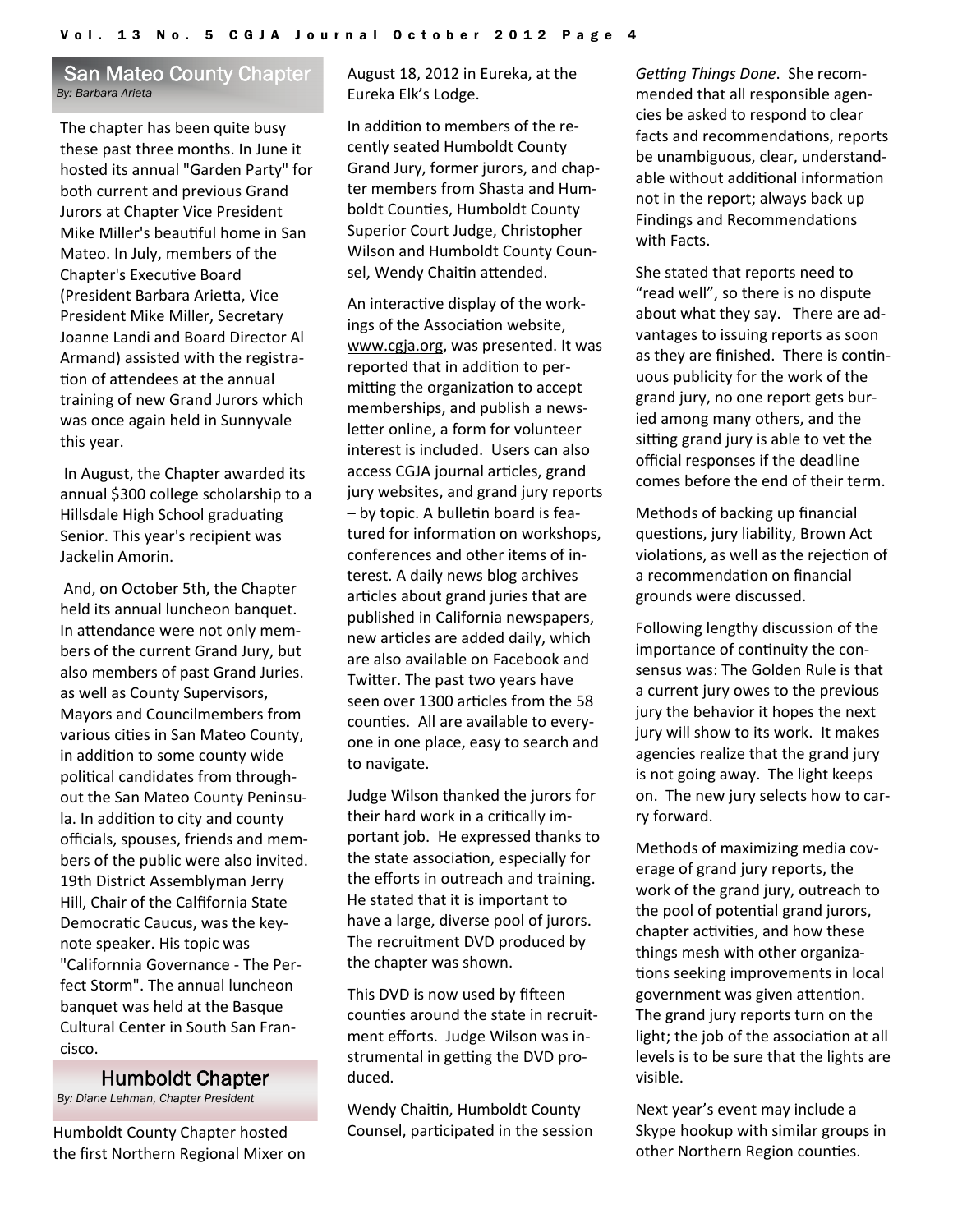## Excellence in Reporting Awards subcommittee

### Don't let this happen to you!

A news media outlet in Exotica County provided superb coverage of Grand Jury activity for the entire year following the release of the 2009 report. The reporting went into detail on the investigations and lauded the Grand Jury for its work. It described in detail the purpose of the organization and provided publicity for recruiting jurors. A couple of years later, the local CJGA Associ‐ ation decided to nominate the media outlet for the CGJA's News Me‐ dia Excellence in Reporting award.

A major component of a nomina‐ tion is the submission of the media material. When the nominating committee tried to retrieve the information, the online links no longer worked. And they hadn't clipped and saved any printed accounts. Some of the material was available, but at a price and with considerable effort for retrieval.

Lesson: Clip, download, scan, or do whatever you need to do to save ALL media accounts and publicity pertaining to your Grand Jury. Not only is it necessary when submitting nominations for CGJA awards, such material often is helpful in your own Grand Jury outreach efforts.

*Please Note:* We will be accepting nominations next spring (2013). Watch these pages and the website for the announcement and application. A list of past recipients and why they won is posted on the website at *hƩp://cgja.org*. See **CGJA [Members/CGJA](http://cgja.org/eir-past-awards) Awards/ [Excellence](http://cgja.org/eir-past-awards) in Reporting/EIR past [awards.](http://cgja.org/eir-past-awards)**

# Committee Reports

## Membership Relations **Committee**

*By: Bonnie Kenk* 

### July 2012 New Members

Harold Compestine – Merced Tom Bethards – Sutter Aieda Boatman-Tripp – Kings Terri Molakides – San Mateo David Plowman – Shasta Tammie Putman – Sutter Hal Beeso – Sutter Linda Peterson – Sutter Donald Pope – Sutter Karen La Rose – Sutter Robert McNamara – San Diego Linda Glasscock- Marin Lawrence P. Johnson – Shasta Maury Tasem – Siskiyou John A. Lemos – San Benito Larry Smith – Kern Linda Clardy – San Francisco Cynthia Ibrahim – Madera (Associate member) Jeannie Turpenen - Madera

## Legal & Legislative Resources Committee

*By: Bill Trautman, Chair* 

CGJA's Legal & LegislaƟve Resources Committee has responded to more than 70 requests for guidance over the past 12 months from sitting grand jurors and forepersons, grand jury chapters and associations, and Court personnel. This is an increase of 100% over the previous period. During 2012, we also revised the *Compendium of California Grand Jury Law* and conducted a survey of the effect, if any, of AB 622 (PC 939.22) on the work of the 58 Coun‐ ty grand juries. We continue to track pending legislation that may adversely affect the grand jury pro‐ cess.

We respond to a variety of inquiries. A sampling of these responses is set forth below.

**"You ask if a grand jury can require a department head of a county**

**agency to respond to a grand jury report**. The answer to this question is found in Penal Code section 933.

Pursuant to subdivision (c) the gov‐ erning body (Board of Supervisors) of the agency investigated must comment to the presiding judge of the superior court on the findings and recommendations of the report pertaining to matters under the control of the governing body within 90 days. Every elected county officer or agency head for which the grand jury has responsibility pursuant to Penal Code section 914.1 must comment to the presiding judge on the findings and recommendations pertaining to matters under the supervision or control of that county officer or agency head within 60 days, with information copies to the board of supervisors and the agency which the officer or agency head supervises or controls.

We are unaware of any authority to require a county agency that is not supervised or controlled by an elect‐ ed county officer or agency head to respond to findings and recommen‐ dations except as required by section 933(c), through the board of supervisors. Some county counsels have opined that only an elected department head can be compelled to respond to a grand jury report. If appointed and not elected, county counsels have recommended that the appointed department head be invited (not requested) to respond. They are still under no legal compulsion to do so.

*Continued on page 6*  **"You ask, "Is a grand jury enƟtled to issue criminal indictments and, if so, has any grand jury ever done so?"** The answer is yes and yes. The California Constitution requires that each county empanel a grand jury each year. Under the Penal Code, a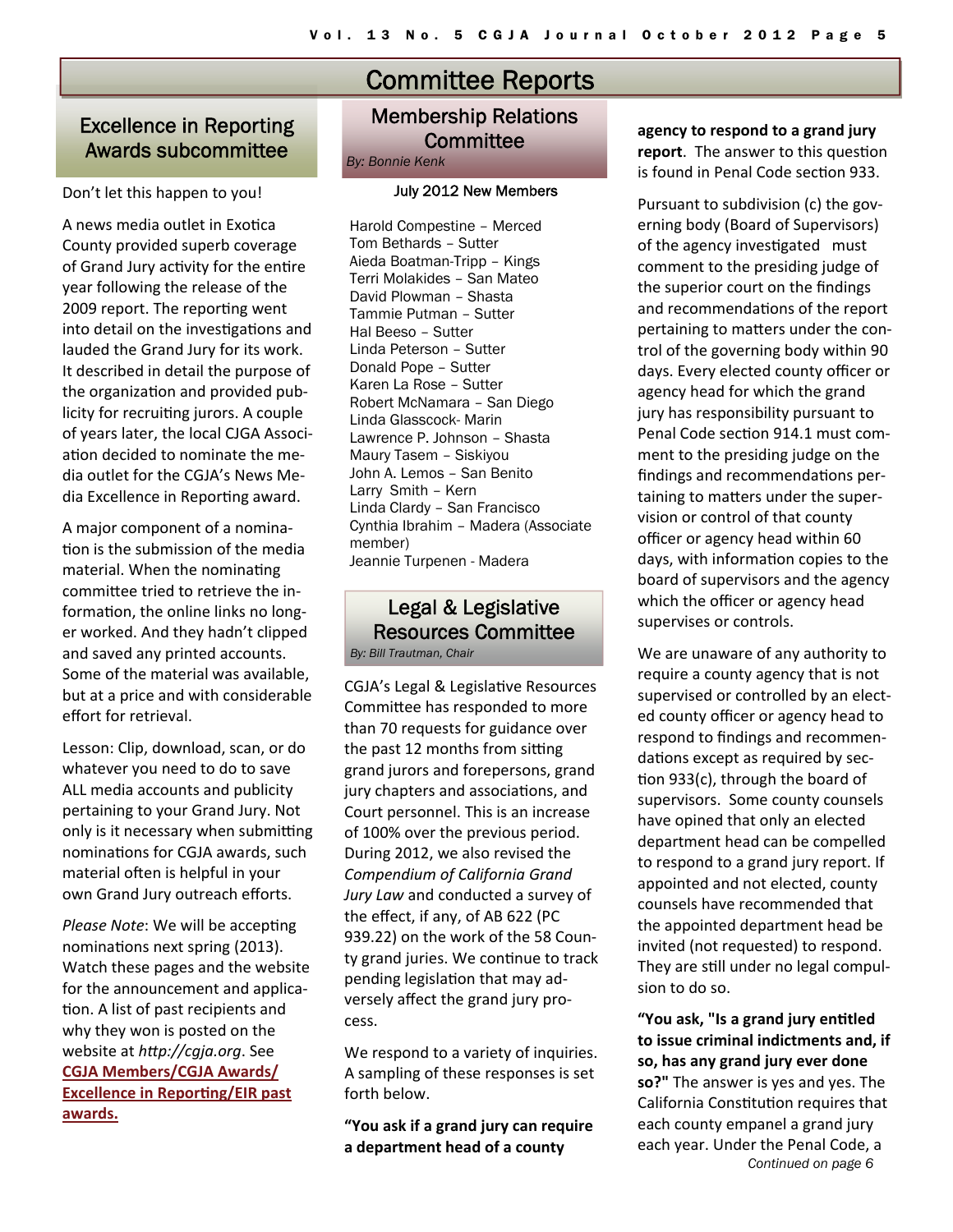#### *Continued from page 5*

grand jury is authorized to issue indictments, file accusations against public officials, and investigate and report on local government entities. There is only one constitutionally authorized grand jury in each coun‐ ty (the general grand jury). Howev‐ er, by statute, the Penal Code per‐ mits the appointment of a special grand jury generally for criminal matters.

Many District Attorneys throughout the State do not use the regular grand jury to issue indictments any more. However, according to a re‐ cent CGJA survey in about 15 coun‐ ties, regular grand juries expect to handle criminal indictments. A Dis‐ trict Attorney's decision to use the regular grand jury for indictments is largely dependent on how the grand jury is selected in the county. The selection process must be fair and representative to avoid a challenge to an indictment on constitutional grounds.

The LLRC is here to give guidance on issues involving the grand jury pro‐ cess. We do not give legal advice but we will give you guidance on the basis of our experience and knowledge of grand jury law in Cali‐ fornia. Grand juries should always consult with their legal advisors (County Counsel or District Attorney) for legal advice. You can send your inquiries to us through [www.cgja.org](http://www.cgja.org/).

## Training Committee

**A Note from Ron Miguel** *Editor Note: This note was received from fellow trainer Ron Miguel shortly after the onsite training seminar in San Andreas for three coun‐ Ɵes (Amador, Calaveras and Tu‐ olumne) that we call Tri‐county. It carries two messages: One to train‐ ers to be mindful of Ron's example about checking local news before geƫng into an onsite training semi‐*

*nar; the second is to jurors that someƟmes your reports get noƟced and get results!*

Jerry ‐ I've enclosed a copy of the Calaveras Enterprise from *8/7/12.* As you know, I usually try to pick up a local newspaper and use it as an example of possible areas for inves‐ tigation. In this case I lucked out! I had forgotten to do so on Monday, but did Tuesday morning. Imagine my astonishment to see, *A new face for hospital district?* as the main headline above the fold.

Having finished Investigations on Monday, I couldn't use it as usual‐ so I opened Tuesday's session with a caution, "You don't always receive this degree of instant gratification from your efforts". The present Calaveras Foreperson and about three others are holdovers, were on that particular committee, and were in the room. They whooped & hol‐ lered; everyone in the room broke out in applause; as I read several of the sections which mentioned the Grand Jury.

They were very pleased when I said I would be sending this along to the CGJA Journal Editor.

## Continuity – A challenge to sitting Grand Juries

*By Jerry Lewi* 

During this year's training program, we conducted a survey of as many grand juries we could reach with two questions: 1. Does the



judge forward responses to re‐ ports to the sitting jury?

2. Does the sitting jury review and

evaluate the responses for legal responses, and if not, take any action?

Here are the results:

**QuesƟon 1:** Of 51 grand juries sur‐ veyed 2 do not receive responses. Hopefully by calling attention to this in their training, these juries will correct this problem.

**Question 2:** Of 43 grand juries surveyed all but 3 do evaluate respons‐ es and attempt to take some follow up action. This response is very gratifying as it suggests our training or the work of prior juries has taken effect and that grand juries are well aware that they are the best possi‐ ble entity that can evaluate responses and bring attention to the effectiveness of grand juries by publicizing these responses.

This leads to another related topic: We have noticed in the postings on our blog spot (htt[p://](http://cgja.blogspot.com/)

[cgja.blogspot.com/](http://cgja.blogspot.com/) ) many grand jury reports throughout the state have received initial negative responses from the entities to which the reports were addressed. This may be normal, but the number seemed unusually high to us. Now, a grand jury can't do anything about an initial reaction but must wait for the official responses before taking any action. Therefore, we would like to issue a challenge to all sitting grand juries to watch for the official responses (that you should have by now, since it is over 90 days since last year's reports were issued) and make note of the effectiveness of last year's reports. And if you find a particularly outstanding example of an effective report, please document it through the Grand Jury Achievement report (htt[p://](http://cgja.org/form/grand-jury-achievement) [cgja.org/form/grand](http://cgja.org/form/grand-jury-achievement)‐jury‐ [achievement](http://cgja.org/form/grand-jury-achievement)) on our website or let me know at [cgja](mailto:cgjaprguy@roadrunner.com)-

[prguy@roadrunner.com](mailto:cgjaprguy@roadrunner.com).

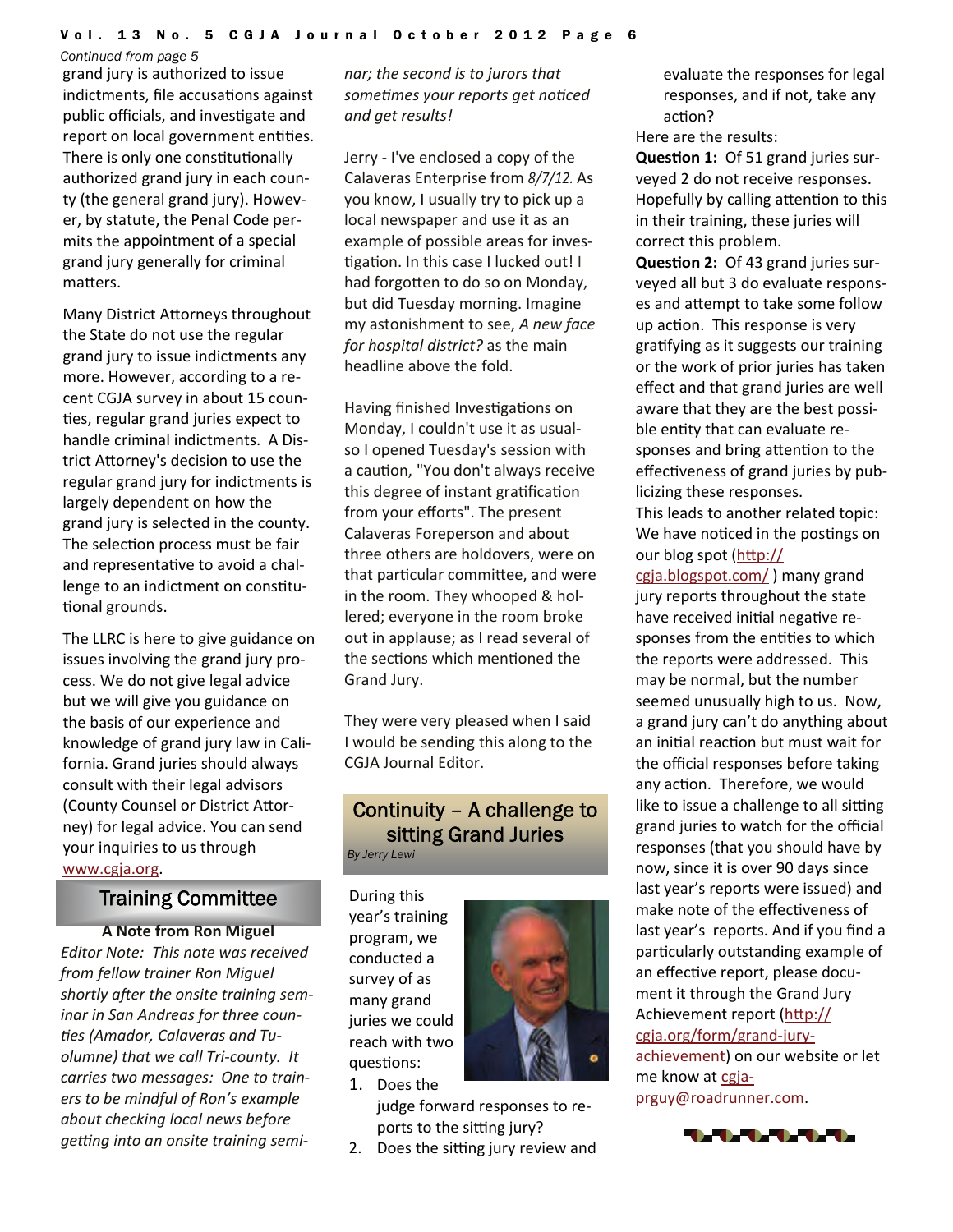### Membership Relations **Committee**

*By: Dan Mufson, Chair*

I'm pleased to report that over four hundred jurors signed up to be‐ come Introductory Members during their training sessions this year. Our steadfast membership database manager, Bonnie Kenk, created a database with their contact infor‐ mation. When she's not typing in the contact info for 428 new mem‐ bers, she's sending out reminder notices to our regular members and then, typically, *rereminder* no‐ tices—and mailing membership cards etc. She is one of the many CGJA members that keep this asso‐ ciation running smoothly month after month. Thank you Bonnie.

Now for some disappointing news. Despite a prolonged effort it hasn't been possible to keep the Nevada County Chapter functional. In fact, it's been several years since there was a chapter Board or general membership meeting; and no one was willing to step up to lead a re‐ newal effort. Several factors can be ascribed to this demise; the loss of a charismaƟc leader along with an aging membership unable to bring in new members. The MRC worked with Mac Small and Diane Masini over a period of several years to no avail in an attempt to bring in new members. Therefore, sadly, realistically, the decision had to be made to revoke the charter.

The CGJA bylaws were changed to allow chapters in 1997. Since then there have been about eight inci‐ dences of chapters loosing their charters. Some got going again soon thereafter, some never did, while some got going years later with a fresh membership. We have been working with several chapters whose CGJA membership has dropped below 5 which is an action limit. Both Sacramento and Solano chapter leadership (see News in Chapter News) have been able to encourage new members while sad‐ ly several others have not.

Therefore, while we can all celebrate our expanding chapter numbers, we must all be cognizant of our weaker chapters that are faltering. You say, what can be done to head off this fate? One answer is that prevention is easier to accomplish than treat‐ ment. There are other possible answers and they will be discussed in our session at the Annual Confer‐ ence, "Chapter Dynamics, Managing Life‐Cycles." Five leaders will discuss the issues confronting their chapter/association that range in age from 6 months to over 25 years. Don't miss this, as the chapter you save could be your own!

OK, I'll present another possible factor for chapter health, enthusi‐ astic participation in CGJA activities. With the blossoming of regional meetings it is possible for more members to increase their participation from solely at the county level to the regional level. The Butte County Chapter sponsored the recent, well attended; Sacramento Valley Regional in Septem‐ ber and the Fresno County Chapter will have hosted the first San Joaquin Valley Regional in October.

## **Administrative Office of the Courts Makes News!**

*By: Jerry Lewi* 

Most of you probably know that the Administrative Office of the Courts (the AOC) is just that: an organization that runs all administrative aspects of the California Superior Court and all its county branches. There are two newsworthy items to the grand jury system and to CGJA. The first is the appointment of a new Executive Director, Steven Jahr, [http://](http://www.courts.ca.gov/18716.htm) [www.courts.ca.gov/18716.htm](http://www.courts.ca.gov/18716.htm) a retired judge from Shasta County who just happens to be married to CGJA Board member and Trainer, Karen Jahr, who specializes in the legal topics presented in our training curriculum. The second item is that, thanks to Director Beate Boultinghouse who is also President of the San Francisco Chapter, and Kristin Greenaway of the AOC, the AOC website now has a page devoted to Civil Grand Juries, [http://](http://www.courts.ca.gov/civilgrandjury.htm) [www.courts.ca.gov/civilgrandjury.htm.](http://www.courts.ca.gov/civilgrandjury.htm) This page is also linked to and from our website.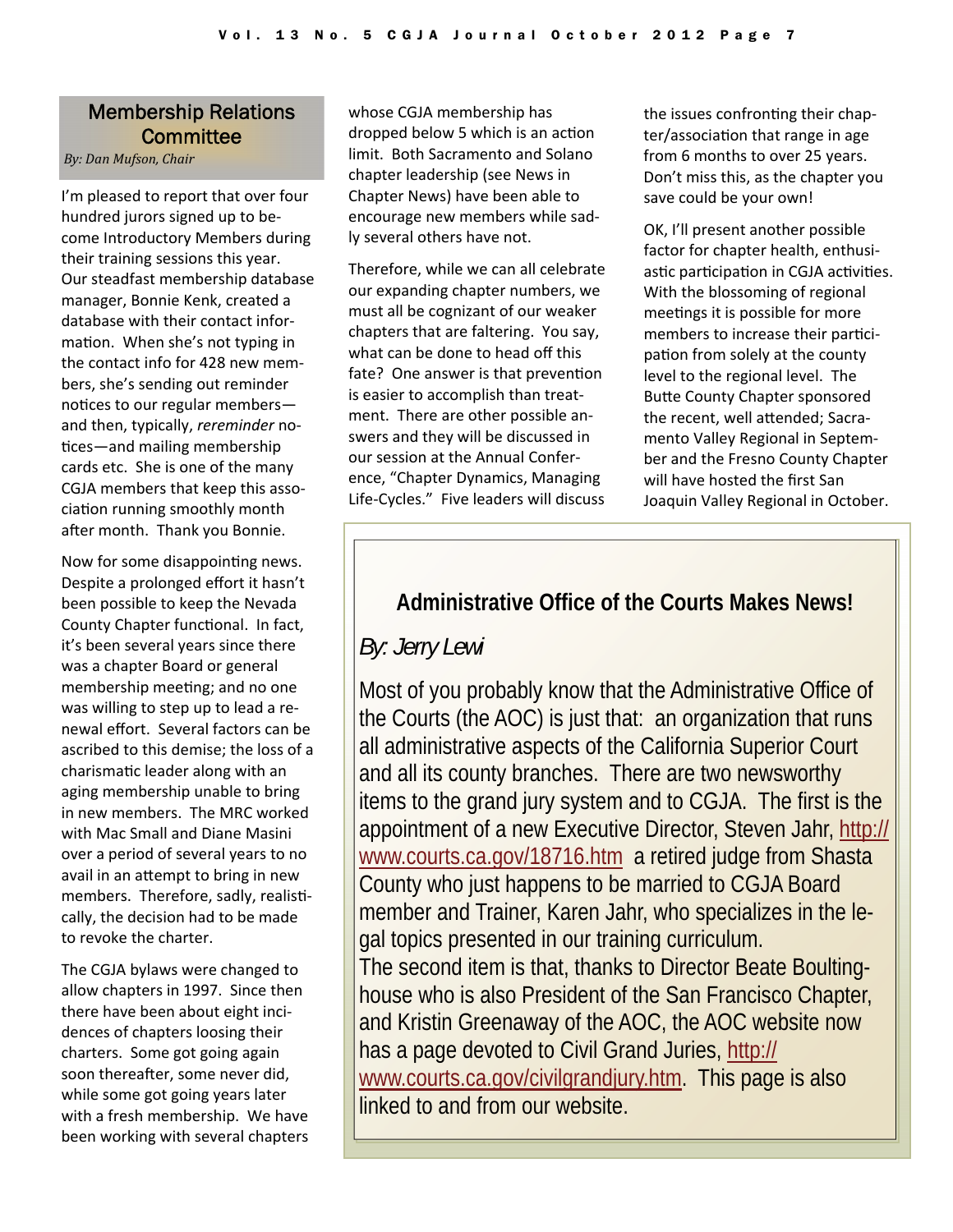## Local Achievement Award

*By: Betty J. Mattea, Awards Committee Chair*

*The idea for this new award came from a suggestion by former CGJA Board member, Serena Bardell, in 2009. It intended to make it possible for CGJA to participate in the presentation of an award to local persons who have contributed to the local organization of grand jurors, but who may not be a member of CGJA. Please be aware that all the Award Committee's policies are subject to Board adoption of the new CGJA Policy Manual and could result in changes going forward.* 

The newly established *Local Achievement Award* is designed to encourage local people in some public manner to recognize the contributions of local people or local organizations that are making or have made a significant contribution to the achievement of effective service to their community by the Regular Grand Juries within their county. It is the local CGJA Chapter, local Grand Jurors' Association, an organized group of local veteran regular grand jurors or a group of interested citizens who act to have an award prepared, considered, approved and to schedule a time and date for presentation. It is at this point that CGJA participation in the *Local Achievement Award* should be considered by those

who initiated the award.

Upon request of the local people, CGJA may participate in the presentation. The CGJA President or designated representative may, if available, present an appropriate CGJA Certificate.

Criteria for a *Local Achievement Award*. It is the local entity presenting the award who establishes the specific criteria for the award within their county.

Timing for a *Local Achievement Award.* Any such award may be presented at any time during a CGJA year to a worthy nominee who has made exceptional contributions to advancing the California Grand Jury system in the nominee's region. While nominees may include anyone, emphasis is placed on former grand jurors, members of court or county staff, members of lo-

READ our concise

50-page booklet

NOW ON LINE

The California

Grand Jury System

Share the knowledge!

[www.cgja.org](http://www.cgja.org) 

click on the link

cal media, CGJA Chapter or Association members, and the like.

Process to obtain CGJA participation. When an Award presentation has been scheduled, a communication describing the nominee's efforts and activities should be forwarded to the Awards Committee requesting CGJA participation. Upon approval, the CGJA President or designated representative will be available to present an appropriate CGJA certificate during the scheduled presentation.

Requests for CGJA to join in the presentation of a *Local Achievement Award* should include a copy of the award description and may be submitted to the Sub Committee Chair, Owen Haxton, at [hornet5@pacbell.net.](mailto:hornet5@pacbell.net) If there are any questions, please contact Owen via email.

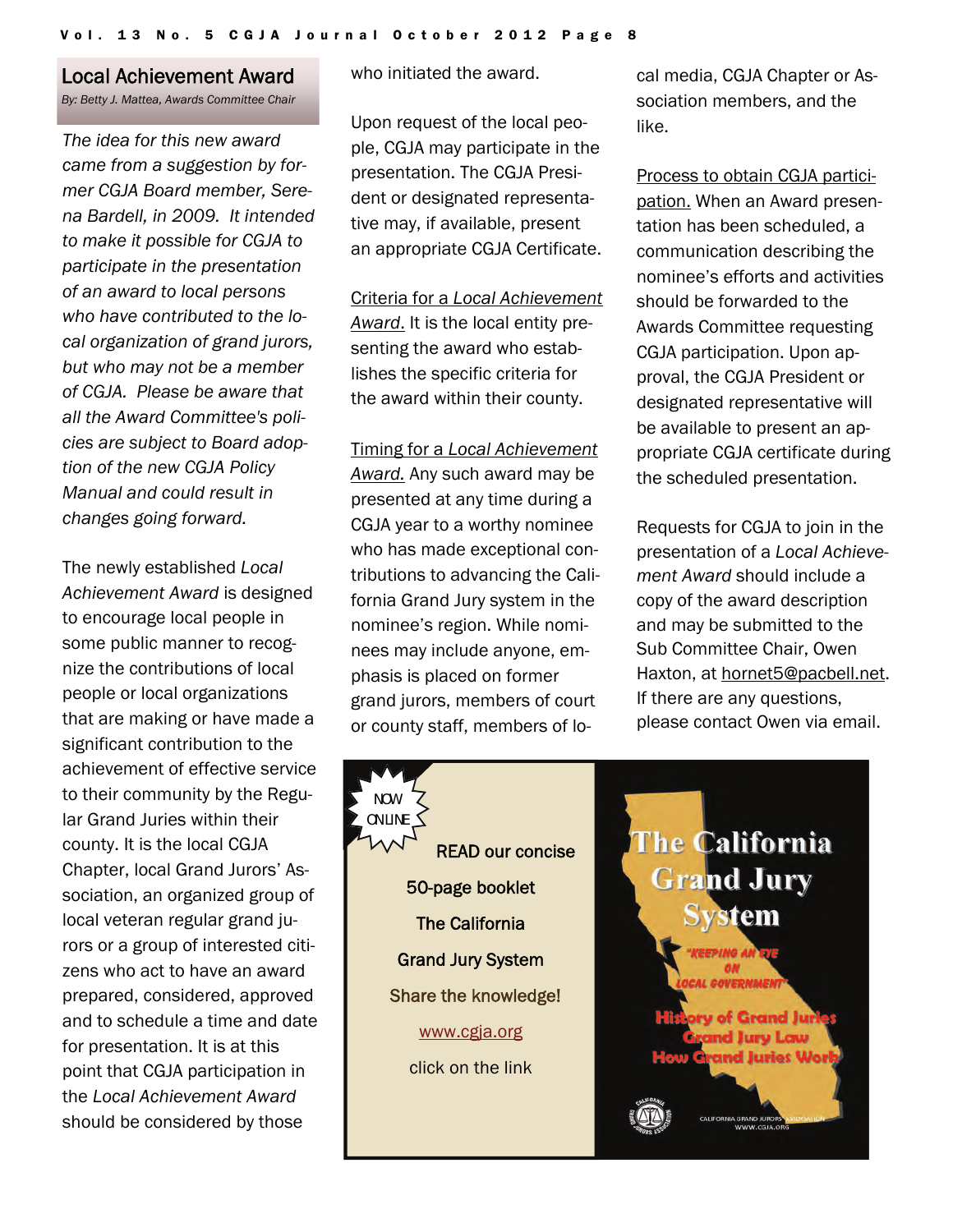## Elder Tracking

*By: Mike Chernock, President, Marin Chapter* 

Some time ago, I wrote an article published in the *Marin Inde‐ pendent Journal* that told the story of a Marin grand Juror, Fred Muribus. I told the story of how Fred, living alone, passed away and how it took several days to learn of this.

As the jury shared feelings about Fred, there emerged a realiza‐ tion that we were ignoring the elephant in the room. Fred de‐ served better than to have remained undiscovered for such a long period.

As Grand Juries are trained to do, our sorrow became impetus for us to morph into investigative mode. We attempted to locate programs in Marin that would keep track of people who live alone. Aside from commer‐ cial programs like Life Alert, the only public program that we dis‐ covered was hosted by the San Rafael Police Department. They maintained a list of people who enrolled in their program and they made daily contact by phone. When a day was missed, they sent a patrol car. That pro‐ gram is closing, to no one's sur‐ prise, as a result of the faltering economy.

In honor of Fred and to the betterment of the entire County, we of the seated Grand Jury hoped that one of our numerous County volunteer organizations would find room in their pro‐

gram to create a new project to keep track of the citizens of Marin who live alone.

Shortly after this article appeared, the Director of the No‐ vato Human Needs Center e‐ mailed me to ask for a meeting. She told me that, as a result of the article, their organization would like to pursue such a pro‐ gram and would find funding if I could do the investigative efforts necessary to define such an effort. As seated Foreperson, I just laughed but she said she un‐ derstood and would be happy to wait until the end of my term. On July 1, literally my first day post‐jury, she called and remind‐ ed me that it would be a good time to start designing the program now known as "Senior Touchpoint." During the inquir‐ ies, it was discovered that 3 po‐ lice departments in Marin were also interested in such an en‐ deavor and we became a kind of central clearing house for all common information.

At this writing the working plan is to create an automatic-call system that will call enrolled seniors daily. The called parties will then reply with either of two responses. They will press "1" if they are OK or "2" if they want a person to call them back. In ad‐ dition, the Novato Human Needs Center has fielded a team of vol‐ unteers who call all seniors in the program twice a week to add the human touch. Any problems are then sent to case workers to follow up.

If there is no response to the au‐

tomatic-calls, a number of actions are instituted to locate the person with the last action being the dispatch of a police cruiser to go to the actual residence.

### **AND SOME PEOPLE TRY TO TELL US GRAND JURORS DON'T MAKE THINGS HAPPEN!!!!**

Los Angeles Noir and the Grand Jury, 1937 *By: Jim Ragan, Director and President, San Luis Obispo Chapter* 

I'm a ravenous reader of history, especially California history. Often what I read in one book causes me to connect with what I found in another book. *L.A. Noir: The Struggle for the Soul of Amer‐ ica's Most SeducƟve City* (by John Buntin, 2009), gave me a grand jury connection.

Buntin's book focuses on the mid -20th-century battle between legendary Los Angeles Police Chief William Parker and mobster, Mickey Cohen, for the public safety control of Los Angeles. It follows the history of each pro‐ tagonist for over 40 years, begin‐ ning in the 1920s.

When Buntin gets to 1937, he writes about that year's Los An‐ geles County Grand Jury and its refusal to investigate charges of corruption in Los Angeles city government, charges made by one of the grand jurors. That epi‐ sode struck a chord with me be‐ cause of my role as a CGJA grand juror trainer. I have used a 1937 Superior Court decision about that episode (*Clinton v Superior Court 23 Cal. App. 2d 342*) in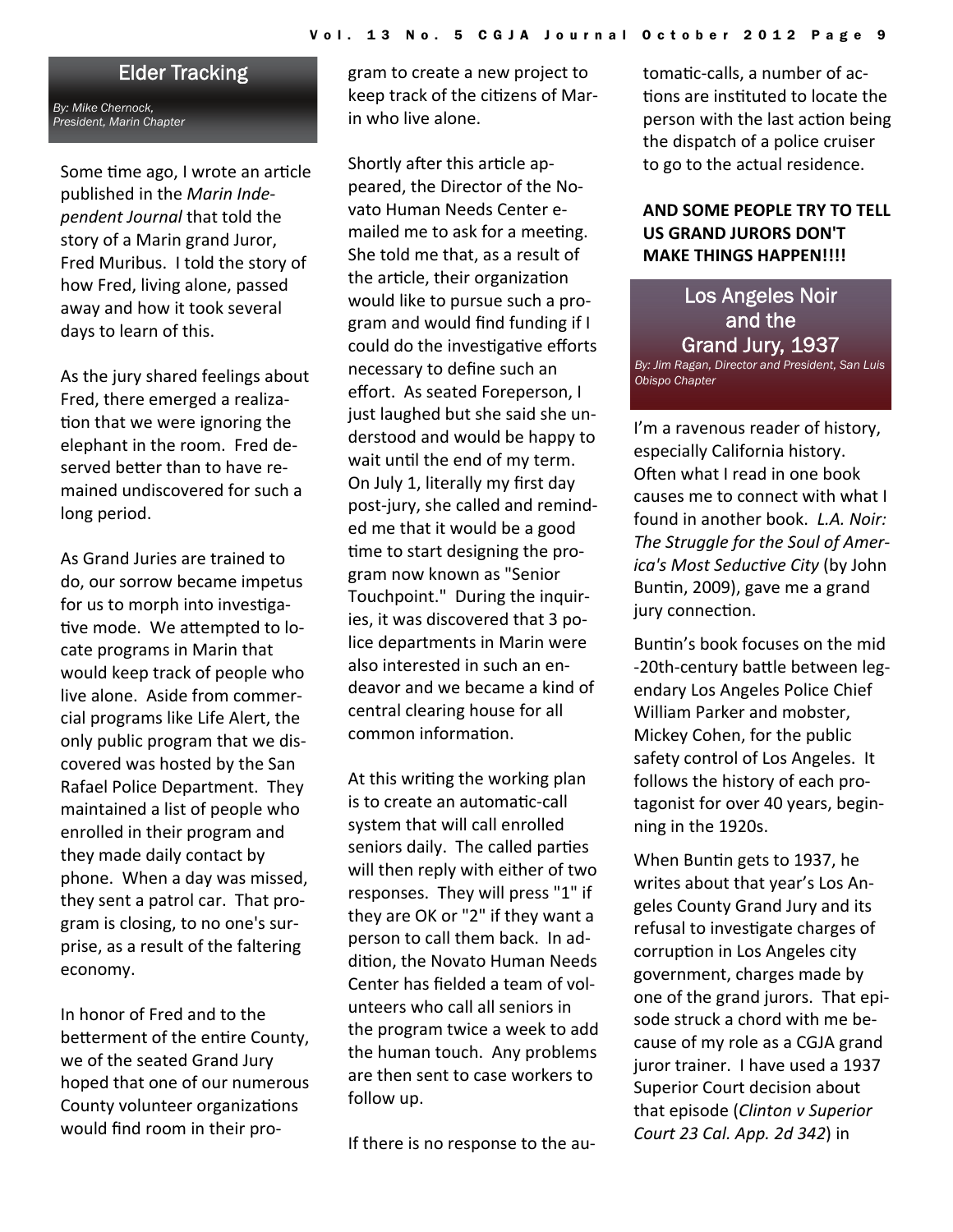training. When the grand jury said no to the juror's request, he petitioned the court to require the grand jury to conduct the investigation. The lower court said no. The grand juror appealed. He lost. The appellate court said that no grand juror has any individual rights as a grand juror. Only the full grand jury has rights. Each grand juror only has duties.

Good court decision? Please wait to answer until you read the rest of this story.

Clifford Clinton (the plainƟff) was the founder of Clifton's Cafeterias (a major commercial opera‐ tion in Los Angeles in the 1930s, 1940s, and 1950s. A prominent Los Angeles business operator starting in the early 1930s, Clinton was also a community re‐ former. From the cafeteria dur‐ ing the depression, Clifton fed thousands of residents at costs to them of a few pennies per meal. Clifton's is still in business, operated by one of his grand‐ sons.

In 1936, LA County Supervisor, John Anson Ford, asked Clinton to assess the problem‐plagued food service at the county's gen‐ eral hospital. Clinton's report found major problems, resulting in the firing of the hospital direc‐ tor and a major reduction of the hospital's budget.

In gratitude for his service, Superior Court Judge Fletcher Bowron appointed Clinton to the 1937 Grand Jury, and he was named chair of the vice-investigating committee. According to an article in *Los Angeles Maga‐*

*zine* (November 1, 2003): "He had no political resume or interest; the only official he knew in L.A. jurisprudence was the skeptical bankruptcy judge who lunched at the cafeterias. But he had a natu‐ ral base of information. His cafeteria patrons informed him of brothels, bookmaking, and other illicit activity they'd stumbled on. His committee's digging into these and other leads produced a portrait of a city riddled with mob‐run vice, on a level and to a degree that would seem impossi‐ ble to maintain without official protection. Clinton presented the information to the grand jury, giving the addresses of gambling joints and naming racketeers linked with high public officials, and petitioned for a broad investigation. To his naive surprise, the grand jury did nothing."

Apparently the majority of the grand jurors had some connec‐ tions to the implicated public officials.

Clinton's commiƩee filed a mi‐ nority report to the grand jury that found its way to local news‐ papers, who pounced on it. Clinton violated provisions of the Penal Code that ban public minority reports and require all grand jurors to maintain secrecy in all grand jury deliberations for life.

No matter. Clinton went on to found an organization to investigate on its own what the grand jury would not: Citizens Independent Vice Investigating Committee (CIVIC). He paid its expenses. CIVIC volunteers collect‐ ed evidence on 1,800 bookmak‐

ers, 200 gambling dens, and 600 brothels that were granted im‐ munity in the city by payoffs to city administrators, including the mayor, Frank Shaw.

Establishment and mob commu‐ nities struck back at Clinton with vengeance, including bombs planted and exploded against him and his colleagues.

Undeterred, Clinton and CIVIC mounted an effort in 1938 to re‐ call the mayor. Shaw lost. Judge Fletcher Bowron became the re‐ form‐minded mayor. For the first time in U.S. history, voters had recalled the mayor of a major city. Bowron governed the city until 1953. Clinton ran against him in 1945, believing that while Bowron was a clean mayor, he was not aggressive enough in dealing with new problems such as traffic congestion, smog, and growing suburbs.

Maybe, also for the first time in history, a single grand juror had egregiously violated provisions of the Penal Code with respect to grand juries but, in the process, validated the importance of our unique grand jury system.

### Go figure.

Corrections: Two errors found their way into the last Journal. Your geography-challenged Editor placed Yreka in Tehama County, not Siskiyou where it belongs. And Walter Hofmann's name was omitted from the Lifetime Member list. Both corrections were made in time for the on-line version of this edition. My apologies to those affected.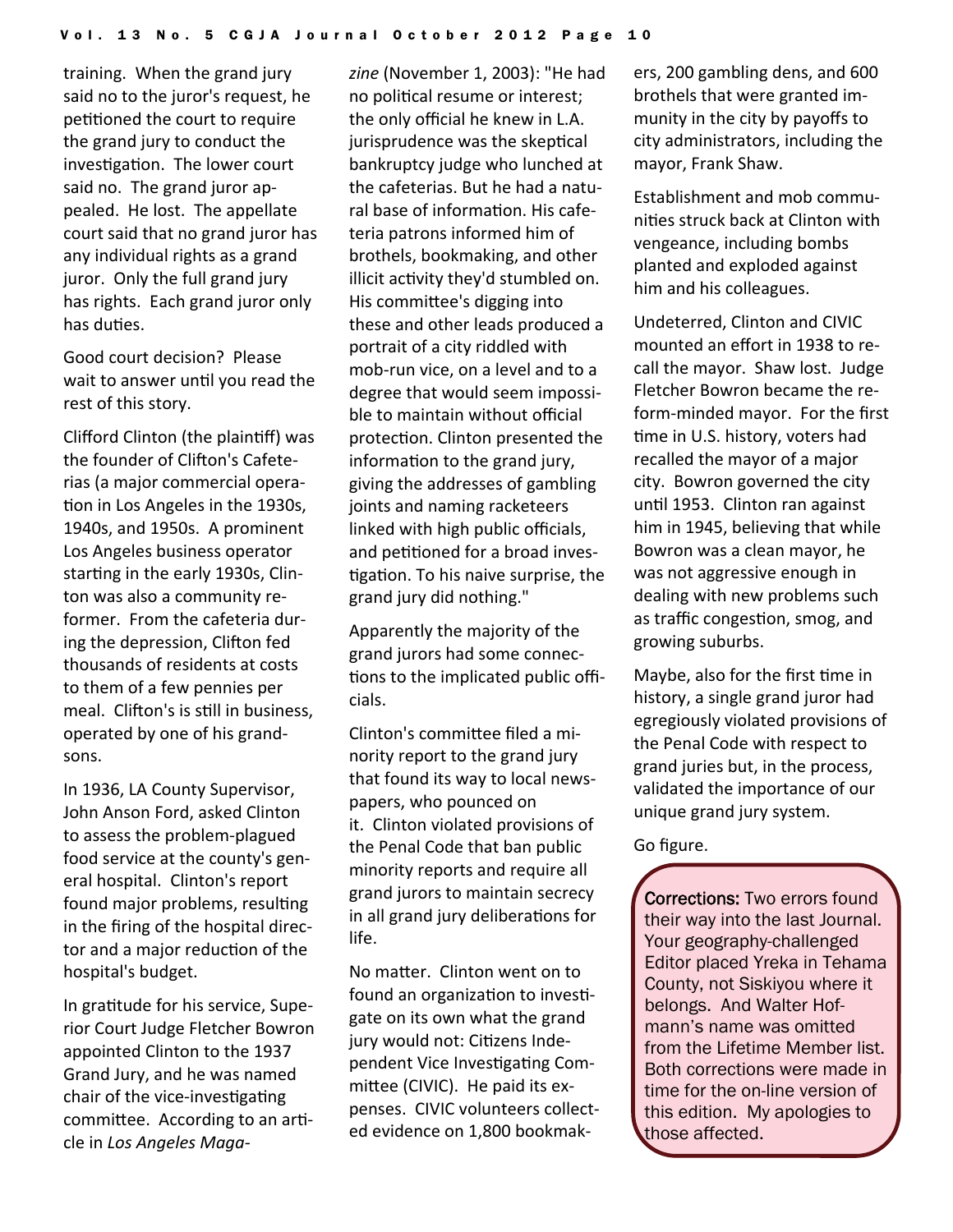### CGJA Officers

### **President**

**Keath North**  1017 L Street Sacramento, CA 95814 916-471-6500 [president@cgja.org](mailto:president@cgja.org)

### **Vice President**

### **Dan Mufson** 1877 Atlas Peak Road Napa, CA 84558 707-255-4030 [dan@apotherx.com](mailto:dan@apotherx.com)

### **Secretary**

**Joann Landi** 178 South Palomar Drive Redwood City, CA 94062 650-365-4184 [joannelandi@aol.com](mailto:Joannelandi@aol.com)

#### Grand Juror' Organizations By County

**Butte County Chapter County Chapter Butte County Chapter County** Chapter **County** Chapter **County** Chapter **County** Chapter **County** Chapter **County** Chapter **County** Chapter **County** Chapter **County** Chapter **Count Contra Costa County Chapter** Leslie Lea, President Legroarke@pacbell.net **El Dorado County \*** Ryan Donner, President rdonner@amer‐info.com **Fresno County Chapter** Gary Greenberg, President governong@att.net **Glenn County Chapter** Steve Ansel, President [mansel@clearwire.net](mailto:mansel@clearwire.net) **Humboldt County Chapter** Diane Lehman, President [sdlehman@wavecable.com](mailto:sdlehman@wavecable.com) **Kern County Chapter** Larry Walker, President [larywalker@gmail.com](mailto:larywalker@gmail.com) **Kings County Chapter** Georgia Tierney, President [memageorgia@yahoo.com](mailto:memageorgia@yahoo.com) **Los Angeles County Chapter** John Hackney, President [hackneyassoc@aol.com](mailto:hackneyassoc@aol.com) **Monterey County Chapter** Ray Wuco, President **Carmelwuco@redshift.com Napa County Chapter** Bill Cinquini, President bill book book beinquini@sbcglobal.net **Orange County\*** Cheryl Brothers, President [Cherylbrot@aol.com](mailto:Cherylbrot@aol.com) **Placer County Chapter** John Monaco, President [johngj@wavecable.com](mailto:johngj@wavecable.com) **Sacramento County Chapter**  Joseph Maloney, President [joepm@pacbell.net](mailto:joepm@pacbell.net) **San Benito County Chapter** John Sitton, President sitton john@yahoo.com **San Bernardino County\*** Burrel Woodring, President [burrelw@aol.com](mailto:burrelw@aol.com) **San Diego County\*** Mike Hall, President [hallmikep@gmail.com](mailto:hallmikep@gmail.com) **San Francisco County Chapter** Beate Boultinghouse, President [beateb4@aol.com](mailto:beateb4@aol.com) **San Luis Obispo County Chapter** Jim Ragan, President [jimragan@charter.net](mailto:jimragan@charter.net) **San Mateo County Chapter** Barbara Arietta, President **barietta2006@yahoo.com Shasta County Chapter Ray Frisbie, President** *County Chapter Ray Frisbie, President nd [frisaus@hotmail.com](mailto:barietta2006@yahoo.com)* **Solano County Chapter**  Wanda Kiger‐Tucker, President [kigertucker@juno.com](mailto:kigertucker@juno.com) **Sonoma County Chapter** Richard Klein, President [kleinmain@gmail.com](mailto:kleinmain@gmail.com) **Stanislaus County Chapter** Carmen Morad, President [carmenmorad@yahoo.com](mailto:carmenmorad@yahoo.com) **Sutter County Chapter Beckie Jennings, President beckie.jennings@gmail.com Yuba County Chapter** Mike Boom, President m[ike@boomfamily.net](mailto:Mike@boomfamily.net)

**Marin County Chapter** Michael Chernock, President [michaelchernockassociates.com](mailto:karinhern2322@comcast.net)

### **Treasurer**

**Dianne Hoffman**  14142 Baker Street Westminster, CA92683 714-892-5557 [cgjamailbox@yahoo.com](mailto:cgjamailbox@yahoo.com)

### CGJA Directors

#### *North*

**Marsha Caranci,** Shasta [caranci@aol.com](mailto:caranci@aol.com)

**Karen Jahr**, Shasta [Karen.jahr@sbcglobal.net](mailto:Karen.jahr@sbcglobal.net)

**Keath North,** Humboldt [Krn48@aol.com](mailto:domasini@sbcglobal.net)

**Mac Small,** Nevada [fmacsmall@mac.com](mailto:fmacsmall@mac.com)

### *Central*

**Dan Mufson,** Napa [dan@apotherx.com](mailto:dan@apotherx.com)

**Karin Hern**, Marin [karinhern2322@comcast.net](mailto:karinhern2322@comcast.net)

**Joann Landi** San Mateo [Joannelandi@aol.com](mailto:Joannelandi@aol.com)

**Bill Trautman**, Napa [trautman17@sbcglobal.net](mailto:trautman17@sbcglobal.net)

#### *South*

**Dianne Hoffman**, Orange [cgjamailbox@yahoo.com](mailto:cgjamailbox@yahoo.com)

**Jerry Lewi**, Ventura [cgjaprguy@roadrunner.com](mailto:cgjaprguy@roadrunner.com)

**Jim Ragan,** San Luis Obispo [Jimragan@charter.net](mailto:Jimragan2charter.net)

**Larry Walker, Kern** [larywalker@gmail.com](mailto:larywalker@gmail.com)

*Director At Large* **Beate BoulƟnghouse,** San Francisco [beateb4@aol.com](mailto:beateb4@aol.com)

**\*Independent Past Grand Jurors' AssociaƟon**

### Standing Committee Chairs

**[Awards](http://cgja.org/cgja-awards) Betty J. [Ma](mailto:bjmattea@sonic.net)ttea** 415‐492‐8857

**[Membership](http://cgja.org/joinsupport) RelaƟons** Dan [Mufson](mailto:dan@apotherx.com) 707‐255‐4030

**Finance** Jim [Ragan](mailto:jimragan@charter.net) 805‐927‐2723

**Public RelaƟons** Jerry [Lewi](mailto:cgjaprguy@roadrunner.com) 805‐532‐1321

**Legal & [Legisla](http://cgja.org/legislative-affairs)tive Re[sources](http://cgja.org/legislative-affairs)** Bill [Trautman](mailto:trautman@sbcglobal.net) 707‐255‐5570 **[Training](http://cgja.org/training-general-information)** [Marsha](mailto:cgjatraining@cgja.org) Caranci 530‐242‐6554